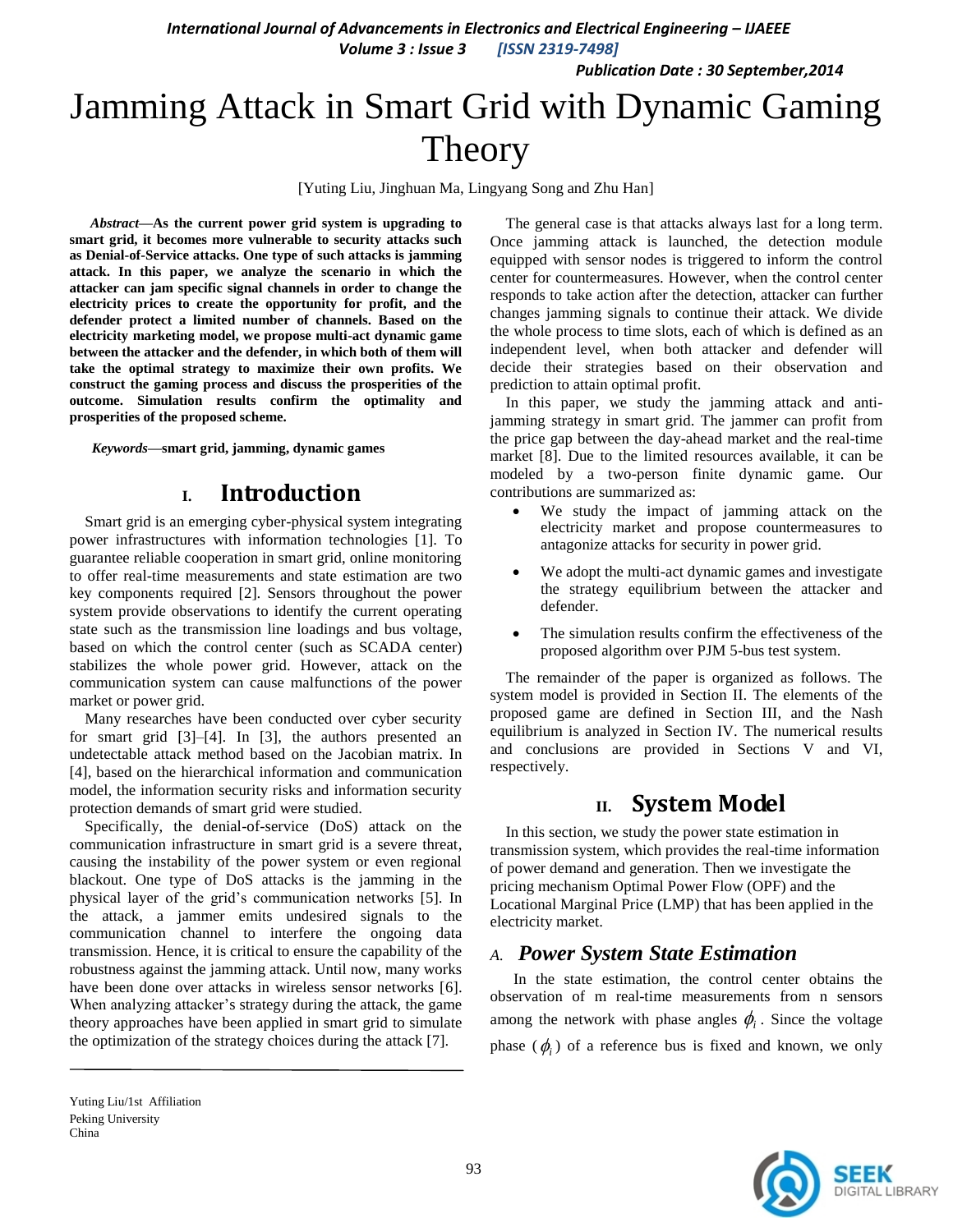#### *Publication Date : 30 September,2014*

have to estimate  $(n-1)$  left unknown. We define the state vector as  $\phi = [\phi_1, \dots, \phi_n]^T$  and the observed vector P for m active power measurements [9], related with the active power, which can be described as follows [10]:

$$
P = p(\phi) + \varepsilon \tag{1}
$$

where  $P = [P_1, ..., P_m]^T$  denotes the vector of measured active power in transmission lines,  $p(\bullet)$  is the non-linear relation between measurements,  $\phi$  denotes the vector of n bus phase angles  $\phi_i$  and  $\boldsymbol{\varepsilon} = [\varepsilon_1, ..., \varepsilon_m]^T$  $\boldsymbol{\varepsilon} = [\varepsilon_1, ..., \varepsilon_m]^T$  is the Gaussian measurement noise vector with covariant matrix  $\sum e$ . The Jacobian matrix  $H \in \mathbb{R}^m$  is defined as:

$$
H = \frac{\partial p(\phi)}{\partial \phi}|_{\phi=0}.
$$
 (2)

Since the phase difference ( $\phi_i - \phi_j$ ) is small, equation (1) can be reduced to P the following linear approximation:

$$
P = p(\phi) + \varepsilon \,,\tag{3}
$$

The bad data can be injected to  $P$  to impact the state estimation of  $\phi$ <sub>i</sub>. Given the power flow measurements P, the estimated state vector  $\hat{\phi}$  can be computed as:

$$
\hat{\phi} = (H^T \Sigma_e^{-1} H)^{-1} H^T \Sigma_e^{-1} P = BP, \tag{4}
$$

where  $B = H(H^T \Sigma_e^{-1} H)^{-1} H^T \Sigma_e^{-1}$ .

## *B. DC OPF and LMP*

OPF is adopted to provide the constraints of optimization of electricity allocation in power systems [11]. The locational marginal pricing methodology has been the primary approach in electricity markets to set electricity prices and deal with transmission congestion. LMPs are forecasted on the basis of the OPF model. The linear form of DC OPF to predict the electricity price in the market is proved to be effective in generation scheduling [12]. Then, LMP at each bus of the power network is decided by the linear programming solution of the problems described as:

$$
\min_{G_i} \sum_{i=1}^N C_i \times G_i \,. \tag{5}
$$

$$
\text{s.t.} \begin{cases} \sum_{i=1}^{N} G_i - \sum_{i=1}^{N} D_i(z) = 0, \\ \sum_{i=1}^{N} G\text{SF}_{k-i} \times (G_i - D_i(p)) \le \text{Limit}_{k}^{\max}, k \in \kappa, \\ G_i^{\min} \le G_i \le G_i^{\max}, i \in \mathfrak{T}, \end{cases}
$$

Specifically, we assume that  $LMP_i$  can be denoted from this equation set as:

$$
LMP_i = \lambda + \sum_{i=1}^{L} GSF_{k-i} \times \mu_k, \qquad (6)
$$

where N denotes the number of buses,  $C_i$  denotes the generation cost at bus *i* in (\$/MW*h*),  $G_i$  is the generation dispatch at bus  $i$  in (MWh),  $GSF_{k-i}$  denotes the generation shift factor from bus i to line k,  $\kappa$  is the set of all lines in the grid,  $\Im$  is the set of all generators and  $Limit_{k}^{\max}$  denotes the transmission limit for line k. In particular,  $D_i(p)$  is the demand for the electricity, which is a one-variable function of the measurement  $p$ .

#### **III. Jamming Attack in Electricity Market**

In this section, we introduce how attackers change the electricity price by jamming attack on the monitoring system.

#### *A. Jamming Attack Procedure*

The pricing mechanism is dependent on the state estimation from the sensors. However, when being jammed, the measurements from state estimators are unavailable to the control center [13]. We adopt a discrete-time model of jamming attacks, in which time is divided into time slots. The procedure in each time slot is given below:

- At the beginning, the attacker jams specific channels in the network to cause measurements unavailable.
- The control center uses default values to substitute lost measurements for the DC OPF model.
- The attacker keeps monitoring the power market and jamming the insecure measurements.
- The attacker predicts real-time prices.
- The attacker will buy electricity at lower price and sell at higher price.

#### *B. Jamming Attack Strategies*

Manipulating prices is one incentive for the attacker to compromise the measurements. With online monitoring of power systems, the transmitted power load on the transmission lines can be depicted in a linear model as:

$$
\hat{p}_{ij} = \frac{\phi_i - \phi_j}{X_{ij}} = \frac{(B_i - B_j)^T}{X_{ij}} P = M^T P, \tag{7}
$$

From (7), we can ensure the linear relation between  $\hat{p}_{ij}$  and

*P* in one time slot.

With no state estimation received from sensors during the jamming attack, the control substitutes the default value  $P_{def}$  for sensors jammed by the attacker.  $LMP_i^{jam}$  is given as:

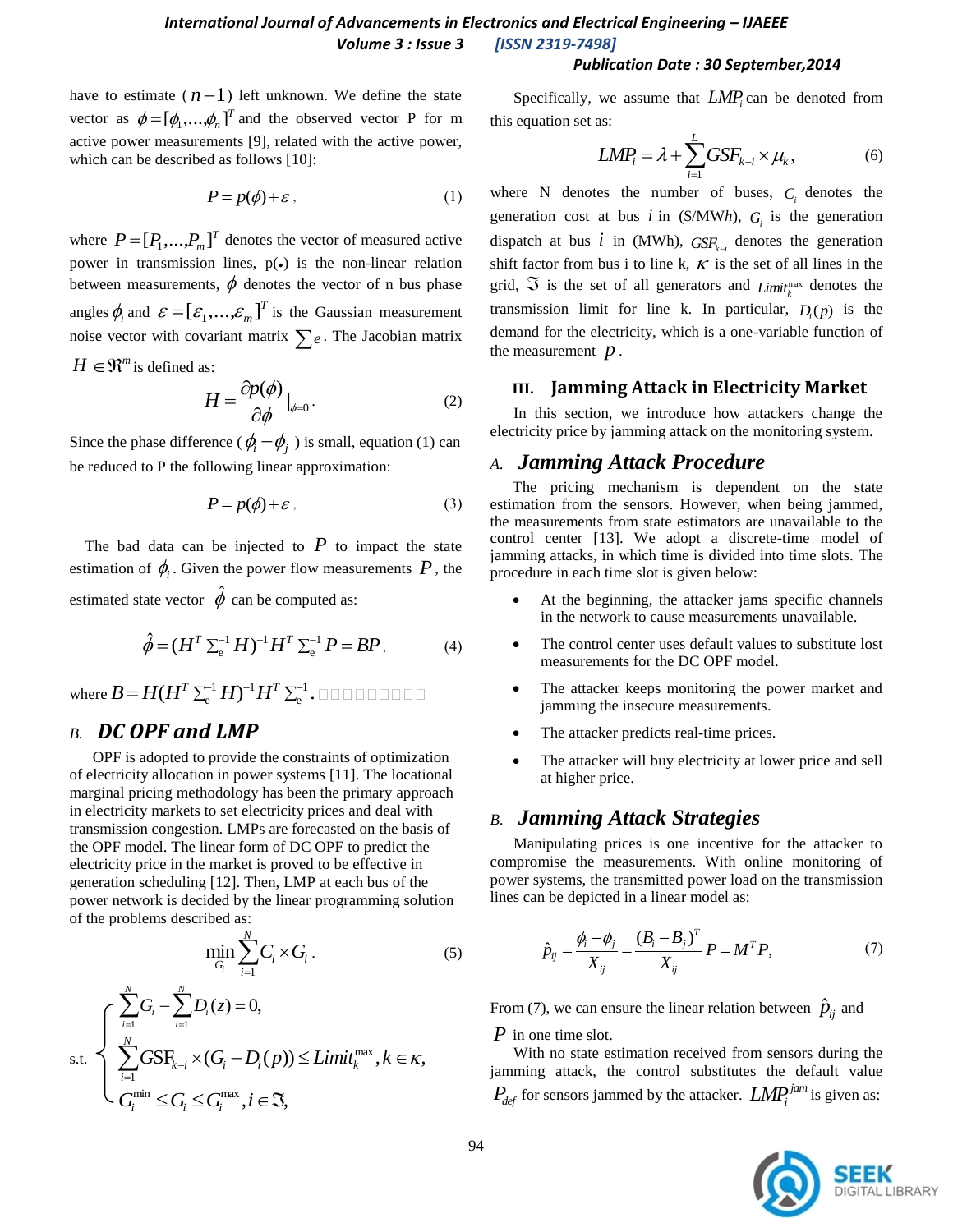#### *International Journal of Advancements in Electronics and Electrical Engineering – IJAEEE Volume 3 : Issue 3 [ISSN 2319-7498]*

#### 1  $L^{jam} = \lambda^{jam} + \sum^L GSF_{k-i} \times \mu^{jam}.$  $\textit{LMP}_{i}^{jam} = \lambda^{jam} + \sum_{i=1}^{L} GSF_{k-i} \times \mu^{jam}.$  (8)

At the end of a time slot, the attacker ceases jamming, so the control center receives the real-time estimation again. DCOPF program decides the real-time price in the same form of (7). Then  $LMP_i^{AJ}$  after jammers' ceasing attack, which is altered in the form as:

$$
LMP_i^{AJ} = \lambda^{AJ} + \sum_{i=1}^{L} GSF_{k-i} \times \mu^{AJ}.
$$
 (9)

Given the definition of two prices  $LMP_i^{jam}$  and  $LMP_i^{AJ}$ , we can clearly define the profit that the attacker gains from the attack during one time slot. We assume that the attacker will gain all the difference between two prices  $\Delta L$ <sub>*i*</sub> at every bus  $i$ :

$$
\Delta L_i = \left| LMP_i^{jam} - LMP_i^{AJ} \right|.
$$
 (10)

# **IV. Attacker and Defender Gaming**

In this section, we firstly introduce the single-act games solutions in both pure strategy and mixed strategy. Then we turn to dynamic games with multiple stages and specifically introduce the advantages of the recursive algorithm to analyze behaviors in the electricity market.

#### *A. Single-act Games in Extensive Forms*

To start with, we define a two-person zero sum game A, in which two players compete with each other for more profit given the maintaining zero sum of gains [14]. Extensive form games are compared with the normal form ones where we separately consider the outcomes resulted from two players' strategies.

A two-person zero-sum finite game without chance moves is a finite tree structure. The set of all strategies for Pi is called his strategy set (space), and it is denoted by  $\Gamma^i$  .Let  $J(\gamma^1, \gamma^2)$ denote the attacker's profit from the successful attack as the loss to defender's when they employ the strategies in  $\Gamma^1$  and  $\Gamma^2$ . In this way, a pair of strategies  $\{\gamma^{1*} \in \Gamma^1, \gamma^{2*} \in \Gamma^2\}$  is in

saddle-point equilibrium if the following set of the inequalities

is satisfied for all 
$$
\gamma^1 \in \Gamma^1
$$
,  $\gamma^2 \in \Gamma^2$ :  
\n
$$
J(\gamma^{1*}, \gamma^2) \le J(\gamma^{1*}, \gamma^{2*}) \le J(\gamma^1, \gamma^{2*}),
$$
\n(11)

where  $J(\gamma^{1*}, \gamma^{2*})$  is the saddle-point value of the zero-sum game. We briefly introduce the optimal algorithm for stable maximum profit in zero-sum single-act games in Table I.

TABLE I. ALGORITHM FOR OPTIMIZATION IN SINGLE-ACT GAMES

| <b>Step</b> | <b>Procedures</b>                                           |
|-------------|-------------------------------------------------------------|
|             | Define the defender as the $1st$ -acting P1 and attacker P2 |
|             | Rewrite A into several sub-games $g^{i}$ in matrix form     |

#### *Publication Date : 30 September,2014*

| <b>Step</b> | <b>Procedures</b>                                                             |  |  |  |  |
|-------------|-------------------------------------------------------------------------------|--|--|--|--|
|             | Determine every solution $(\gamma^{1*}, \gamma^{2*})$ for corresponding $g^i$ |  |  |  |  |

Then we introduce the saddle-point solution  $(\gamma^{1*}, \gamma^{2*})$  in two different circumstances.

#### *1)* **In pure strategy:**

As for a given ( $s \times t$ ) matrix game  $g^{i} = \{a_{mn}\}^{i}$ , (row  $m^*$ , column  $n^*$ <sup>*i*</sup> constitutes a saddle-point equilibrium which is satisfied for all  $a_{mn}^i \in g^i$ : which is satisfied for all  $a_{mn}^i \in g^i$ :<br>  $a_{mn}^i \le \max_n a_{mn}^i, \quad = \overline{V}(g^i) = V(g^i) = \min_m a_{mn}^i \le a_{mn}^i, \quad (12)$ 

and corresponding outcome  $a_{m^*,n^*}^i$  $a_{m,n}^i$  is called the saddle-point value, denoted by  $V(A)$ .

#### *2)* **In mixed strategy:**

We denote that players can pick probability distribution on space of strategies by  $\Gamma^1$  and  $\Gamma^2$ . Here, we note the sdimensional simplex, Y, and t-dimensional simplex, X, as both players' strategy space. Hence, the average value of the outcome of the game is given as:

$$
J(y, x)^{i} = \sum_{m=1}^{s} \sum_{n=1}^{t} y_{m} a_{mn}^{i} x_{n} = y^{i} g^{i} x,
$$
 (13)

where y and x are probability distribution vectors defined by

$$
y = (y_1, ..., y_s)'
$$
,  $x = (x_1, ..., x_t)$ . (14)

In any matrix game, the average security levels of the players<br>in mixed strategies coincide, that is:<br> $\overline{V}_B(g^i) = \min_{y} \max_{x} y^{\dagger} g^i x = \max_{x} \min_{y} y^{\dagger} g^i x = V_B(g^i)$ , (15) in mixed strategies coincide, that is:

$$
\overline{V}_B(g^i) = \min_{Y} \max_{X} y^i g^i x = \max_{X} \min_{Y} y^i g^i x = V_B(g^i), \quad (15)
$$

where  $\overline{V}_B$  and  $V_B$  is the upper and lower level of the defender's and attacker's security level. Hence, the mixed–

strategy equilibrium is uniquely given by:  
\n
$$
\overline{V}_B(g^i) = V_B(g^i) = V_B(g^i).
$$
\n(16)

#### *B. Dynamic Games*

The attack always lasts for a long term instead of the attacker's single-stage decision. Both attacker and defender should adjust their strategies according to the observation of both players' past choices. Their behavior can be modeled with a multi-act non-cooperative game between the attacker and the defender.

Define  $A = (k, (S_i)_{i \in \mathbb{N}}, (U_i)_{i \in \mathbb{N}})$  as a game in which, the defender and the attacker compete to compromise and defend the insecure measurements in set N within k levels. Game *A* in Figure 1 consists of:

- Player set:  $R = \{1, 2\}$  (P1 and P2);
- Attacker's strategy: insecure measurements available
- Strategy set  $S_i$ : set of available strategies for player *i*;
- Utility: function to assign profit between players.

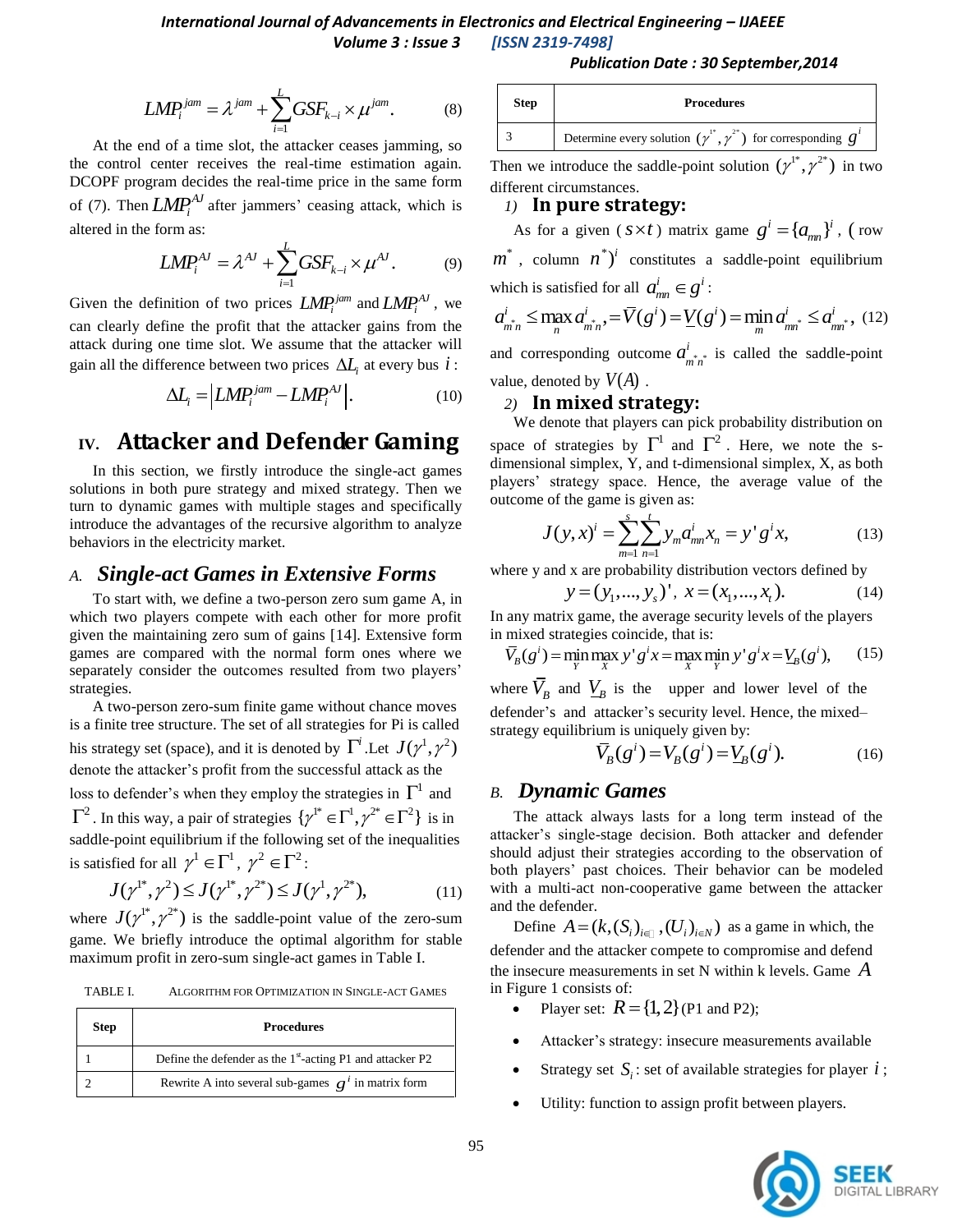

Figure 1. Two–person Zero–sum Game in Extensive Form with K Levels

In this model, we introduce the multi-act games within the discrete-time c model in the electricity market. In a game with K levels, a typical strategy  $\gamma^i$  of defender and attacker can be viewed as composed of K components  $(\gamma_1^1, ..., \gamma_1^K)$  and  $(\gamma_2^1, ..., \gamma_2^K)$  where  $\gamma_i^j$  $\gamma_i^j$  stands for the corresponding strategy of  $P_i$  at his  $j^{th}$  level of action. Then we introduce the dynamic algorithm in Table II.

| TABLE II. | ALGORITHM FOR OPTIMIZATION IN SINGLE-ACT GAMES |
|-----------|------------------------------------------------|
|           |                                                |

| <b>Step</b>    | <b>Procedures</b>                                                                    |  |  |  |  |
|----------------|--------------------------------------------------------------------------------------|--|--|--|--|
|                | Solve $g'_{k}$ assigned by P2's information set at Kth level                         |  |  |  |  |
|                | using the algorithm in Table I                                                       |  |  |  |  |
| C              | Solve every satisfying $(\gamma_K^1, \gamma_K^2)$ in (11) for all $g_K^i$ .          |  |  |  |  |
| 3              | Compute corresponding outcomes $V(g_{\kappa}^i)$ or $V_{\mathbf{R}}(g_{\kappa}^i)$ . |  |  |  |  |
| $\overline{4}$ | Assign outcomes V at Kth level to each (K-1)-level nodes.                            |  |  |  |  |
| 5              | Repeat step 2, 3, and 4 until A is simplified into single-act.                       |  |  |  |  |

## *1)* **Optimality of Algorithm:**

To illustrate this algorithm in the smart gird more specifically, we need some refinements of the Nash equilibrium concept and then illustrate the optimality

The saddle–point solution of feedback games  $(\gamma^{1*}, \gamma^{2*})$  satisfies recursively the following set of K pairs of

inequalities for all 
$$
\gamma_j^i \in \Gamma_j^i
$$
,  $i = 1, 2$ ;  $j = 1, ..., K$ :  
\n
$$
J(\gamma_1^1, ..., \gamma_{k-1}^1, \gamma_k^{1*}; \gamma_1^2, ..., \gamma_K^2) \leq J(\gamma_1^1, ..., \gamma_K^{1*};
$$
\n
$$
\gamma_1^2, ..., \gamma_{k-1}^2, \gamma_k^{2*}) \leq J(\gamma_1^1, ..., \gamma_k^1; \gamma_1^2, ..., \gamma_{K-1}^2, \gamma_K^{2*}),
$$
\n
$$
J(\gamma_1^{1*}, ..., \gamma_k^{1*}; \gamma_1^2, \gamma_2^{2*} ..., \gamma_k^{2*}) \leq J(\gamma_1^{1*}, ..., \gamma_k^{1*};
$$
\n
$$
\gamma_1^{2*}, ..., \gamma_k^{2*}) \leq J(\gamma_1^1, \gamma_2^{1*}, ..., \gamma_k^{1*}; \gamma_1^{2*}, ..., \gamma_k^{2*})
$$
\n(17)

*Proof*: The outcome  $J(\gamma_1^1, ..., \gamma_K^1; \gamma_1^2, ..., \gamma_K^2)$  in the whole game is independently addictive. Then we add the same

#### *Publication Date : 30 September,2014*

 $J(\gamma_1^1, ..., \gamma_{K-1}^1; \gamma_1^2, ..., \gamma_{K-1}^2)$  to (11) can acquire the first inequality in (17). Recursively, we can get all these inequalities one by one.

#### *2)* **Algorithm Comparison**

Multi-act games can be solved with different algorithms, one commonly utilized of which is simply repeated algorithm, Players take simply repeated algorithm repeat their choices during the whole process without any strategy evolution, in which case, the maximization will be processed for one time.

In simply repeated games, two players fix their strategy choices on  $(\gamma_1^{l^*}, \gamma_1^{2^*})$ . From optimality of dynamic programming, dynamic algorithm performs better in outcomes than simply repeated algorithm for all level  $i, i \in \{1, 2, ... K\}$ :

$$
J(\gamma_1^{1^*}, \gamma_1^{2^*}) \le J(\gamma_i^{1^*}, \gamma_i^{2^*}).
$$
 (18)

# **V. Numerical Results**

#### *A. Parameters*

We analyze the effect of attack on the PJM 5-bus test system in [15] with some slightly modifications. Transmission lines' parameters are given in Table III and Table IV, generators' and loads' parameters in Figure 1. The default values of the measurements are shown in Table V. These default values are utilized to substitute corresponding insecure measurements, when the real-time measurements have been jammed.

#### *B. Two–Person Zero–Sum Dynamic Games*

In 5-bus test system shown in Figure 1, we suppose that there are three insecure measurements  $\{P_1, P_3, P_5\}$ , only one of which can be compromised by the attacker at each level. Once the previous transmitted data is jammed, the system will be aware of it.

Here, we assume a two-level attack, in which the possible outcomes are decided by defender's two choices in order represented in rows and the attacker's two choices in columns. Then we will show how the attacker optimizes his profit in this two-level attack.



Figure 2. Example of a figure caption.